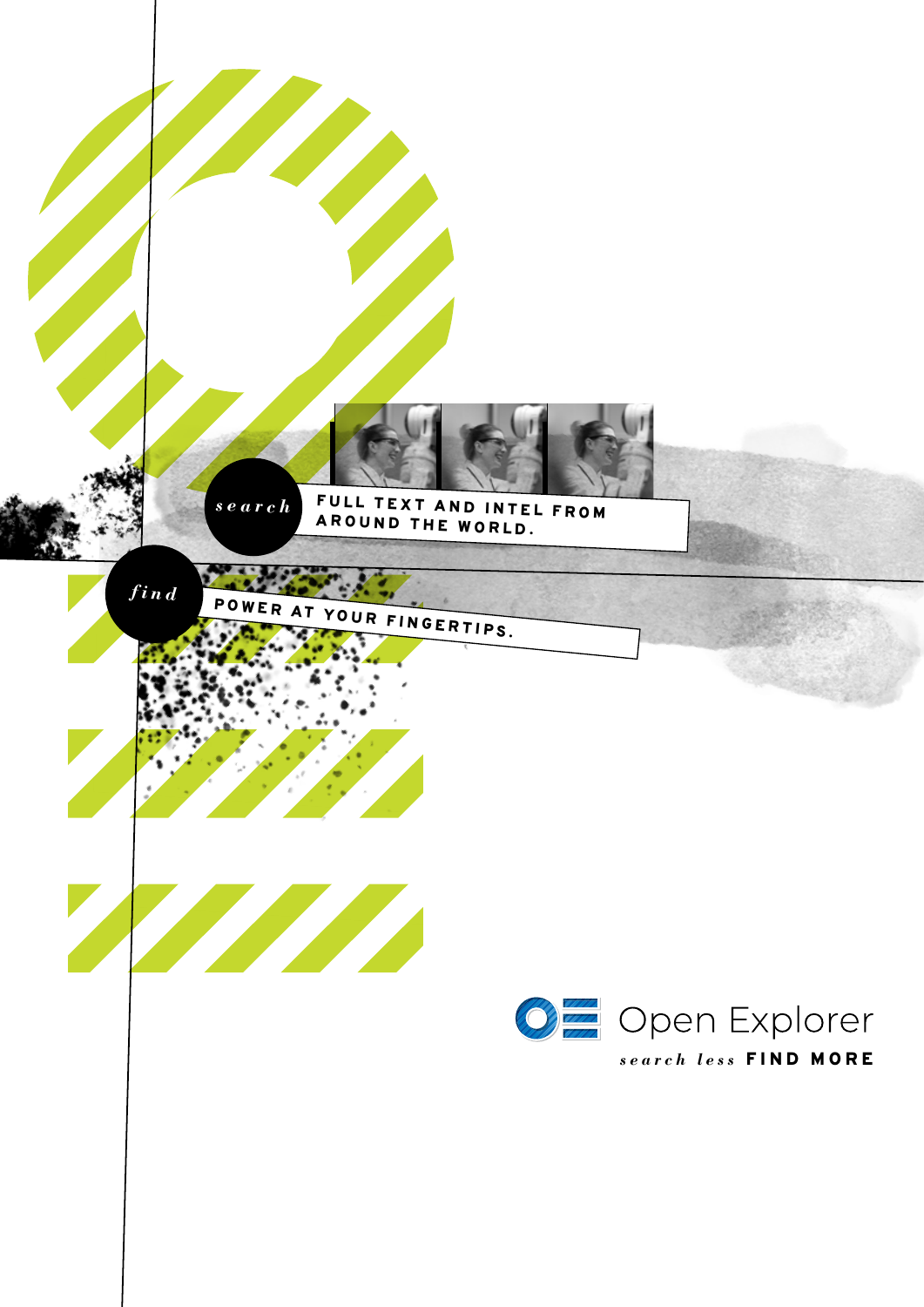## *search*

## THE EVOLUTION OF HERPES SIMPLEX VIRUS PREVALENCE OVER TIME

## *find*

### A TERRITORY OF UNMET MEDICAL NEEDS TO BE CONQUERED

Today, there are more than 1.2 trillion terabytes of data available online. But for those of us in the scientific community, much of the data we are looking for is inaccessible. That's because most search engines base their results on popularity, making it nearly impossible for specialized scientific information to be found. As a result, this "dark data" becomes lost in cyberspace forever.

#### INTRODUCING OF, THE FIND ENGINE.

Open Explorer, or OE, is much more powerful than existing search engines because it not only provides access to the publications, it finds the exact data you're looking for within those publications.

OE is a subscription-based discovery and productivity tool that connects manufacturers, inventors, suppliers, and customers by providing access to nearly 43 million scientific articles from public databases, such as Europe PMC which includes PubMed and PubMed Central. Using highly validated data and 18 different filters, OE delivers comprehensive, accurate results in a matter of seconds.

But, OE is a whole lot more than data. OE processes data and generates metadata from it, including graphs, metrics, and more. It also allows you to map an institute by research activity, techniques employed, products used, whether they're yours or a competitor's. It can identify trends and emerging technologies. And it can even connect you with collaborators.

If you've been searching for a better way to mine data, you've found it with OE.





\*Europe PMC, June 2018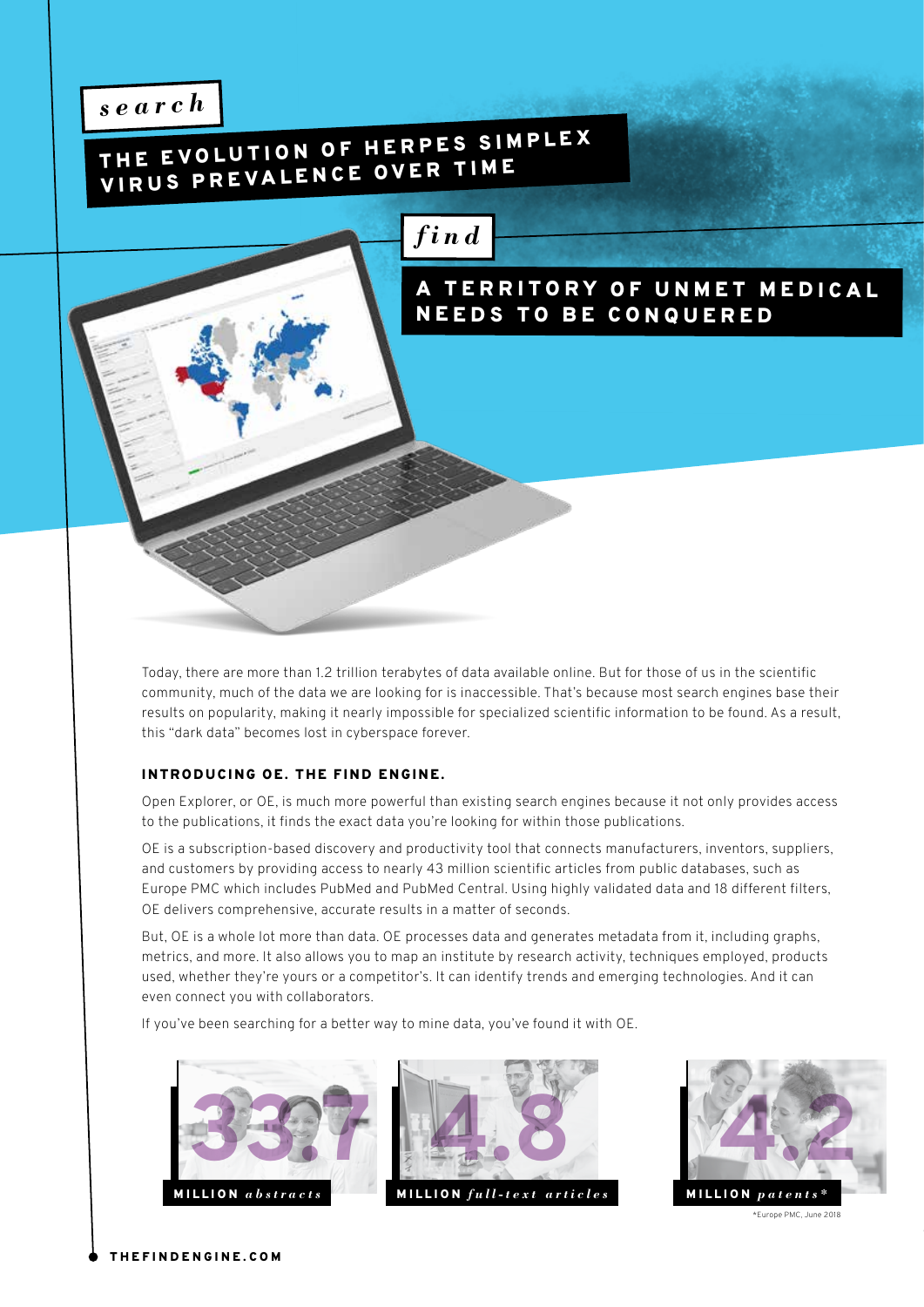

#### FIND THE LITERATURE YOU NEED. FIND MORE TIME IN YOUR DAY.

As you well know, literature searches can be painfully time-consuming. OE makes them a breeze. With 18 unique filters, OE enables you to search by product, technique, institution and method without sifting through hundreds of publications. In a matter of seconds, you'll receive 15 to 20 publications with exactly the information you need delivered in categories that you choose to take your project to the next level. You'll find protocols on the latest techniques to help you prepare for your next grant proposal.

And, you'll find highly-cited products that will help you limit trial and error in the lab.

- $\rightarrow$  Identify identical products from different suppliers
- $\rightarrow$  Track existing and new protocols
- $\rightarrow$  Gain access to full-text articles from public databases
- → Export all results to a filter-ready Excel chart and save all PDFs to your local drive

#### FIND NEW PARTNERS. FIND NEW OPPORTUNITIES TO MAKE YOUR BUSINESS GROW.

With OE, you can connect to customers and research scientists, high-value commercial partners, manufacturers, distributors and end users. And, you can collect snapshots of customer activities, as well. Your results are presented by territory, most mentioned organizations, most common techniques, and the number of publications over time.

- **→** Extract usable data from open access and subscription-based articles
- **→** Collate millions of publications into superior metrics to reveal emerging trends, insights, hotspots, and clusters
- **→** Track citations by customers, products, and institutes
- $\rightarrow$  Identify new product and partnering opportunities

#### FIND VALUABLE MARKETING INTEL. FIND THE ROCKET FUEL YOU NEED TO SUCCEED.

OE is more than a search engine; it's an engine for economic growth. Use it to generate targeted sales and marketing data. Use it to map customers by products, competitors, institutions, territory and research areas. Use it to target your efforts by combining searches in the materials and methods sections with a range of generated metrics. With OE, it's easier than ever to find your next switch sale and plan your next marketing campaign.

- **→** Build stronger relationships with key accounts
- ➙ Drill down to core customer fundamentals
- **→** Search materials and methods sections to track product sales
- $\rightarrow$  Use metrics to develop new marketing campaigns

"AN EXCELLENT LITERATURE SEARCHING TOOL. BOTH USER-FRIENDLY AND IN TUITIVE, THIS SOFTWARE WILL HELP OUR BUSINESS MOVING FORWARD"

JOANNE *Smith*

BUSINESS DEVELOPMENT *Ximbio, UK*